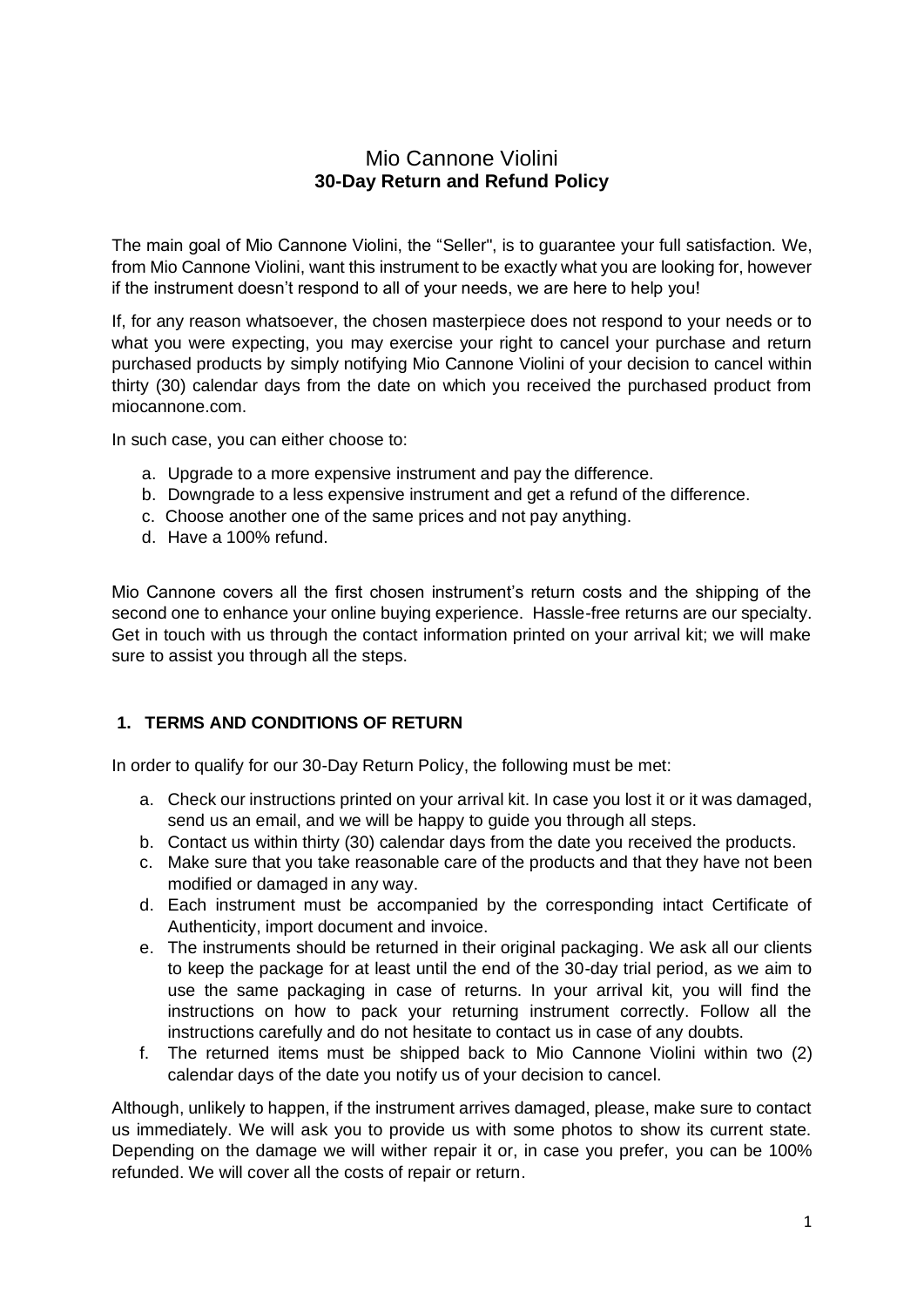Should you decide to exercise your right to return purchased instruments, please take reasonable care of the products. The Seller has the right to not accept returned and/or make a claim against you if you do not take reasonable care of the products, for example, where products have been altered from their original status or damaged or when the instrument is sent with a non-authorized package.

You will be notified if the returned products cannot be accepted. In this case, you may choose to have the products delivered to you at no expense by the Seller. If you refuse the above delivery, the Seller reserves the right to retain the products and the amount paid for your purchase of the products.

# **2. REFUND TIMES AND PROCEDURES**

After Mio Cannone Violini has received the returned instruments and checked that the instruments meet all requirements, you will receive an e-mail that the returned products have been accepted. Whatever form of payment you used (credit/debit card, PayPal, bank transfer), the refund procedure will start within:

Where we collect the products from you through our approved courier, thirty (30) calendar days from the day the Seller was informed of your decision to return the purchased products for a refund.

The time for refunding the amount you paid for purchasing the returned products depends on the form of payment used:

• payment by PayPal/Credit/Debit card:

refunds will be credited to your PayPal account. The reimbursement to the credit card depends on the company that issued the card; however, that the value date for the credit will coincide with the date of the original payment; therefore, you will not suffer any interest loss;

• payment made by bank transfer

you will be refunded the amount you paid for the products returned to the Bank account you indicate in the Return Form; the time needed for refunding depends on the information you provided in your order; normally refunds take place within a month, depending on the Bank's own policies. Please remember it is necessary to have a Bank account in order to receive a refund for bank transfer orders.

Where the product was purchase as a gift, the refund of the sums paid for purchases will be made to the individual who purchased the product and made the payment.

Please bear in mind that import duties are not the responsibility of Mio Cannone Violini. Refunds will depend on the policy of the country the instrument was shipped to.

#### **3. SHIPPING COSTS**

Mio Cannone Violini will cover the costs of two shipments and one return. Mio Cannone will not charge return shipping costs for costumers' first exchange within the 30-day trial, neither